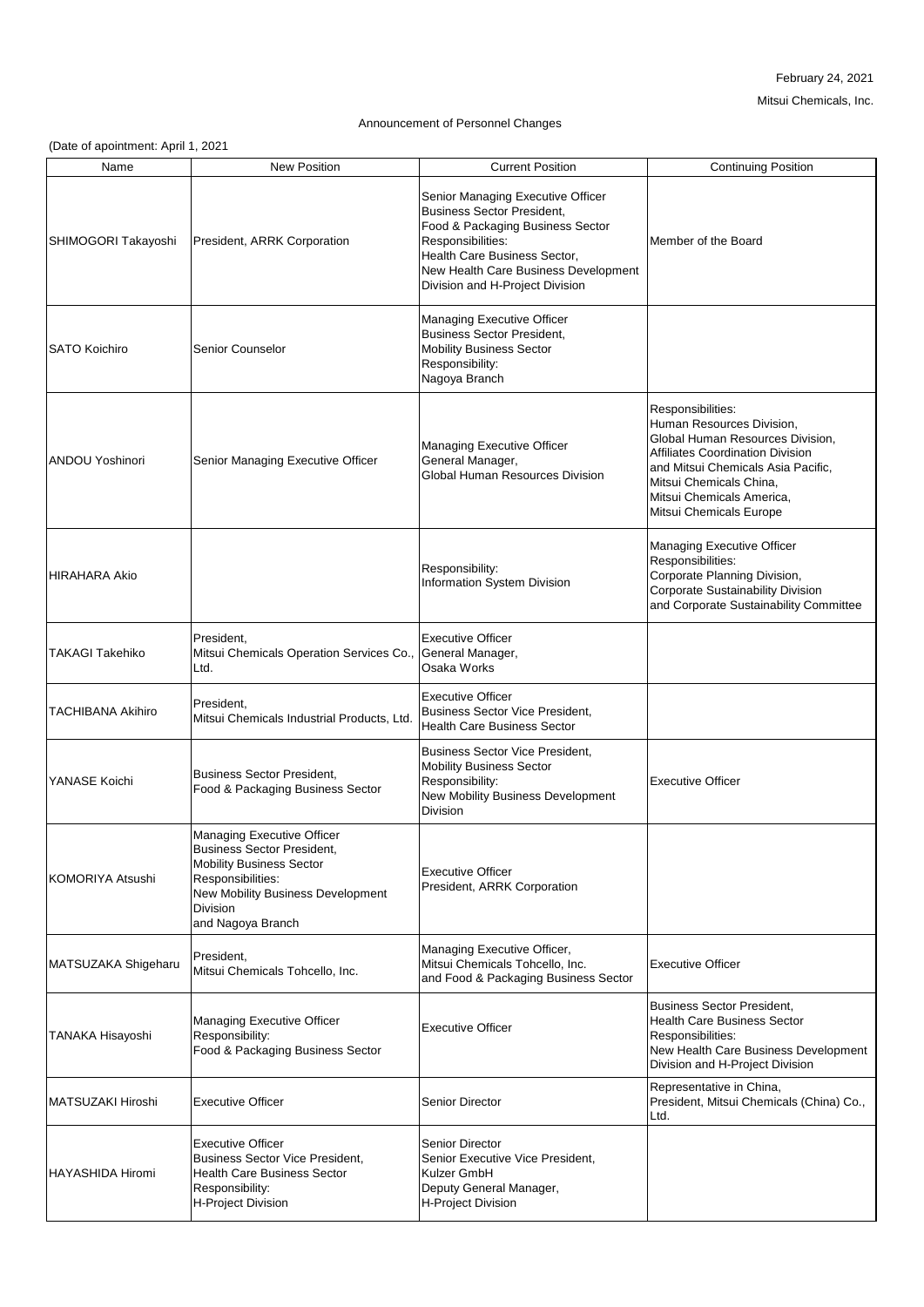| Name                       | <b>New Position</b>                                                                                                        | <b>Current Position</b>                                                                                      | <b>Continuing Position</b>                                                                                                                                                            |
|----------------------------|----------------------------------------------------------------------------------------------------------------------------|--------------------------------------------------------------------------------------------------------------|---------------------------------------------------------------------------------------------------------------------------------------------------------------------------------------|
| <b>OKADA Kazunari</b>      | <b>Executive Officer</b><br>General Manager,<br><b>Osaka Works</b>                                                         | General Manager,<br><b>Planning Division</b><br>and Corporate Administration Division,<br><b>Omuta Works</b> |                                                                                                                                                                                       |
| <b>FUNAKOSHI Hiromitsu</b> | <b>Executive Officer</b>                                                                                                   | <b>Senior Director</b>                                                                                       | General Manager,<br><b>Corporate Planning Division</b>                                                                                                                                |
| <b>SAMBE Masao</b>         | <b>Executive Officer</b><br>Responsibilities:<br>Digital Transformation Division and<br><b>Information System Division</b> | Assistant to Managing Executive Officer                                                                      |                                                                                                                                                                                       |
| <b>OZAKI Satoshi</b>       | <b>Assistant to Vice President</b>                                                                                         | General Manager,<br>Nagoya Works                                                                             | <b>Senior Director</b>                                                                                                                                                                |
| <b>SAKABA Jun</b>          | <b>Business Sector Vice President,</b><br><b>Mobility Business Sector</b>                                                  | General Manager,<br>Packaging Materials Division,<br>Prime Polymer Co., Ltd.                                 | <b>Senior Director</b>                                                                                                                                                                |
| OHGIZAWA Masaaki           | <b>Business Sector Vice President,</b><br><b>Mobility Business Sector</b>                                                  | General Manager,<br>Process Technology Laboratory,<br><b>R&amp;D Center</b>                                  | <b>Senior Director</b>                                                                                                                                                                |
| <b>ITO Kiyoshi</b>         | President,<br>Mitsui Chemical Analysis & Consulting<br>Service Inc.                                                        | General Manager,<br>R&D Planning & Coordination Division,<br><b>R&amp;D Center</b>                           | <b>Senior Director</b>                                                                                                                                                                |
| <b>ISHII Hiroshi</b>       | <b>Senior Director</b><br>General Manager,<br>Nagoya Works                                                                 |                                                                                                              | General Manager,<br><b>Fabricated Products Business</b><br><b>Coordinetion Division</b>                                                                                               |
| URAKAWA Toshiya            | <b>Senior Director</b><br>General Maneger,<br><b>Digital Transformation Division</b>                                       | Deputy General Manager,<br><b>Corporate Planning Division</b>                                                |                                                                                                                                                                                       |
| KOUZUMA Yasuhisa           | <b>Senior Director</b>                                                                                                     |                                                                                                              | General Manager,<br><b>Engineering Division,</b><br>Production & Technology Center                                                                                                    |
| MOROZUMI Naoki             | <b>Senior Director</b>                                                                                                     |                                                                                                              | General Maneger,<br>Planning & Coordination Division,<br><b>Mobility Business Sector</b>                                                                                              |
| <b>ABE Shinji</b>          | <b>Senior Director</b>                                                                                                     |                                                                                                              | General Maneger,<br>Planning & Coordination Division,<br>Production & Technology Center                                                                                               |
| <b>ICHIMURA Satoshi</b>    | <b>Senior Director</b>                                                                                                     |                                                                                                              | General Maneger,<br>Planning & Coordination Division,<br><b>Health Care Business Sector</b><br>and Deputy General Manager,<br>New Health Care Business Development<br><b>Division</b> |

| Name                 | <b>New Position</b>         | <b>Current Position</b> | <b>Continuing Position</b>                                                                                                                                                                                    |
|----------------------|-----------------------------|-------------------------|---------------------------------------------------------------------------------------------------------------------------------------------------------------------------------------------------------------|
| SHIMOGORI Takayoshi  | Retirement                  | Member of the Board     |                                                                                                                                                                                                               |
| IYOSHINO Tadashi     | <b>IMember of the Board</b> |                         | <b>Senior Managing Executive Officer</b><br><b>Business Sector President,</b><br><b>Basic Materials Business Sector</b><br>Responsibilities:<br>Osaka Branch, Fukuoka Branch<br>and Nghi Son-Project Division |
| KURODA Yukiko        | Retirement                  | Member of the Board     |                                                                                                                                                                                                               |
| <b>MABUCHI Akira</b> | <b>IMember of the Board</b> |                         |                                                                                                                                                                                                               |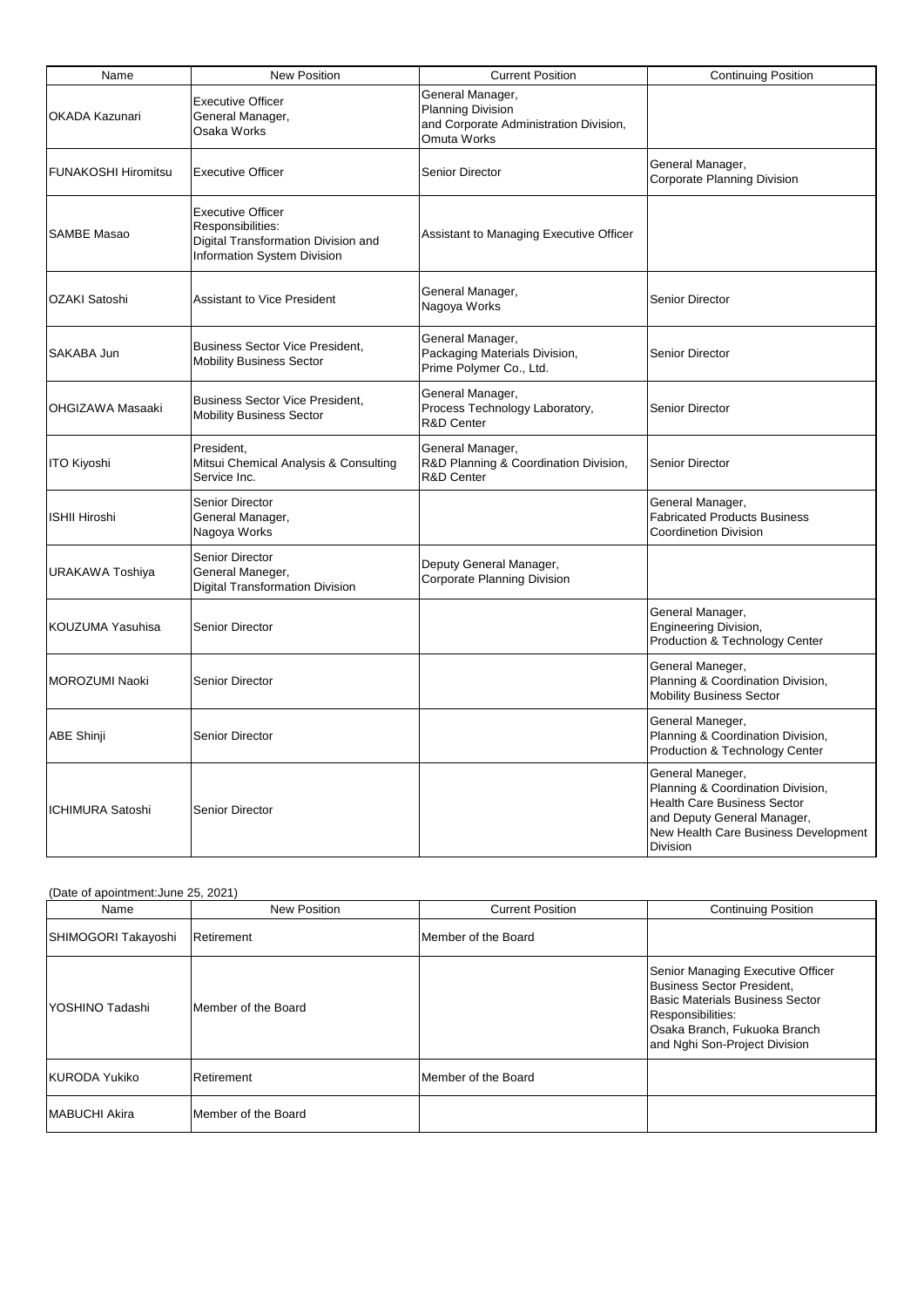## Announcement of personnel changes

| Name                                  | <b>New Position</b>                                                                                            | <b>Current Position</b>                                                                                     | <b>Continuing Position</b>                                                   |
|---------------------------------------|----------------------------------------------------------------------------------------------------------------|-------------------------------------------------------------------------------------------------------------|------------------------------------------------------------------------------|
| MATSUNAGA Shinya Elastomers Division, | General Manager,<br><b>Mobility Business Sector</b>                                                            | President,<br>Mitsui Elastomers Singapore Pte. Ltd.                                                         |                                                                              |
| <b>NAKAMURA Kosei</b>                 | General Manager,<br>Performance Compound Division,<br><b>Mobility Business Sector</b>                          |                                                                                                             | President,<br>Mitsui Chemicals Functional<br>Composites (Shanghai) Co., Ltd. |
| <b>NITTA Toshio</b>                   | President.<br>Mitsui Elastomers Singapore Pte. Ltd.                                                            | Mitsui Elastomers Singapore Pte. Ltd.                                                                       |                                                                              |
| <b>ITO Atsumi</b>                     | General Manager,<br>PTA & PET Division,<br><b>Basic Materials Business Sector</b>                              | Vice President, GC-M PTA Co., Ltd.<br>Vice President,<br>Thai PET Resin Co., Ltd.                           |                                                                              |
| YOSHIDA Manabu                        | General Manager,<br>Industrial Chemicals Division,<br><b>Basic Materials Business Sector</b>                   | President,<br>Mitsui Phenols Singapore Pte. Ltd.                                                            |                                                                              |
| <b>TASHIRO Shigeki</b>                | Deputy General Manager,<br>Industrial Chemicals Division,<br><b>Basic Materials Business Sector</b>            | Industrial Chemicals Division,<br><b>Basic Materials Business Sector</b>                                    |                                                                              |
| <b>TAKABE Hirohito</b>                | General Manager,<br><b>Purchasing Division</b>                                                                 | General Manager,<br>PTA & PET Division,<br><b>Basic Materials Business Sector</b>                           |                                                                              |
| <b>YORITA Kaoru</b>                   | General Manager,<br>Logistics Division                                                                         | <b>Logistics Division</b>                                                                                   |                                                                              |
| <b>ONO Shingo</b>                     | General Manager,<br><b>Global Human Resources Division</b>                                                     | Deputy General Manager,<br><b>Global Human Resources Division</b>                                           |                                                                              |
| <b>TSUNEKAWA</b><br><b>Bunkichi</b>   | Deputy General Manager,<br><b>Corporate Planning Division</b>                                                  | <b>Corporate Planning Division</b>                                                                          |                                                                              |
| YAMASHITA<br>Kenichiro                | Deputy General Manager,<br><b>H-Project Division</b>                                                           | <b>H-Project Division</b>                                                                                   |                                                                              |
| <b>ICHII Nobuyuki</b>                 | General Manager,<br>Nghi Son-Project Division                                                                  | Nghi Son-Project Division                                                                                   |                                                                              |
| <b>ABE Reiko</b>                      | Deputy General Manager,<br><b>Corporate Communications Division</b>                                            | <b>Corporate Sustainability Division</b>                                                                    |                                                                              |
| <b>SEKIGUCHI Michiru</b>              | Deputy General Manager,<br><b>Corporate Sustainability Division</b>                                            | Deputy General Manager,<br><b>R&amp;D Planning &amp; Coordination</b><br>Division,<br><b>R&amp;D Center</b> |                                                                              |
| <b>SUEHIRO Haruo</b>                  | Deputy General Manager,<br><b>Digital Transformation Division</b>                                              | General Manager,<br>Logistics Division                                                                      |                                                                              |
| <b>SAKAMOTO Akihiro</b>               | General Manager,<br>Process Technology Laboratory,<br><b>R&amp;D Center</b>                                    | General Manager,<br>Elastomers Division,<br><b>Mobility Business Sector</b>                                 |                                                                              |
| YAMAOKA Hiroyasu                      | General Manager,<br>R&D Planning & Coordination Division, Corporate Planning Division<br><b>R&amp;D Center</b> |                                                                                                             |                                                                              |
| <b>KAMATA Kouki</b>                   | Deputy General Manager,<br>Ichihara Works<br>General Manager,<br>Mobara Branch Factory,<br>Ichihara Works      | Mitsui Chemicals MC, Ltd.                                                                                   |                                                                              |
| YOSHIDA Tomoaki                       | Director,<br>Fine Chemicals Department,<br>Omuta Works                                                         | Deputy General Manager,<br>Ichihara Works<br>General Manager,<br>Mobara Branch Factory,<br>Ichihara Works   |                                                                              |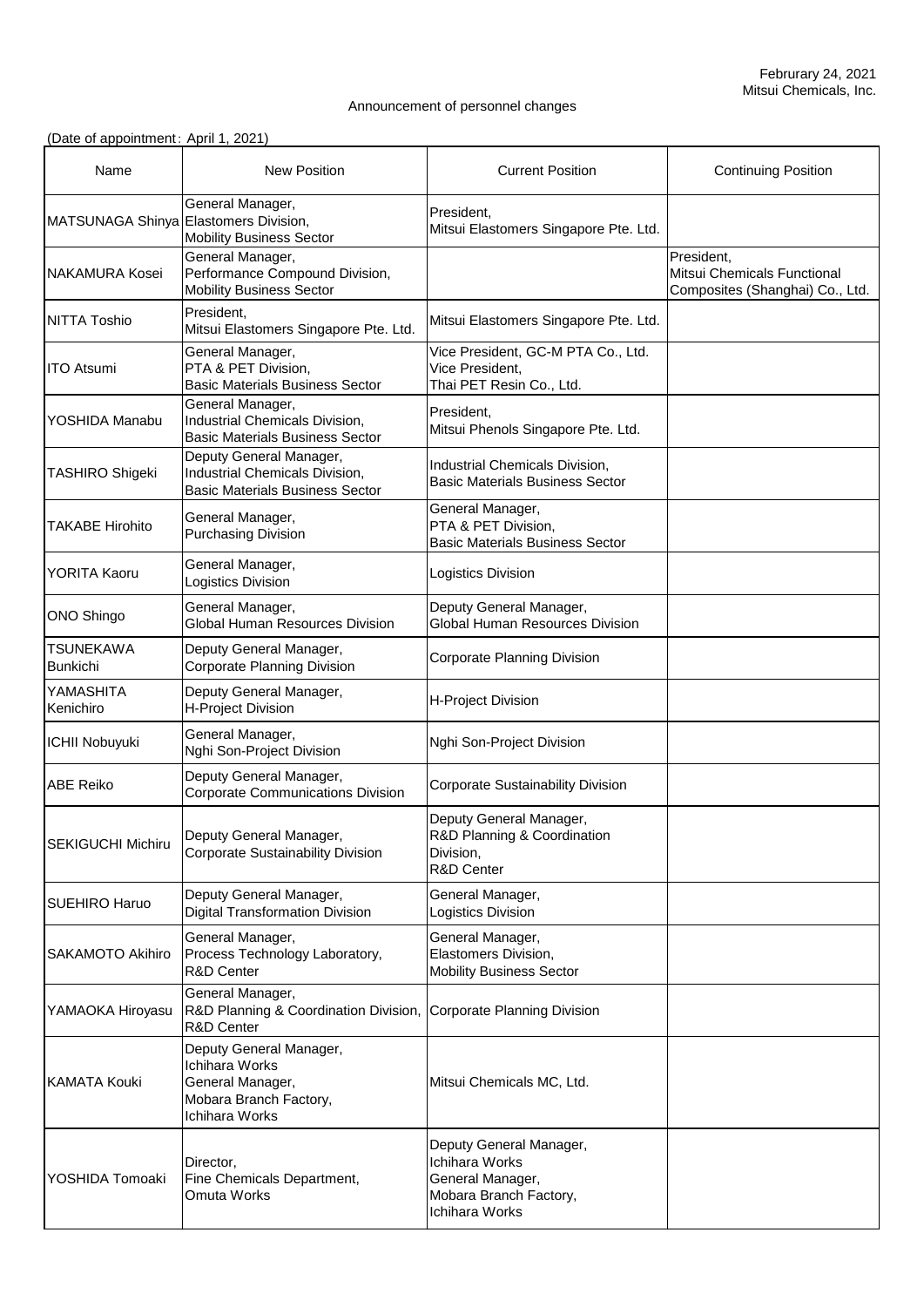| Name                    | <b>New Position</b>                                                                                             | <b>Current Position</b>                                                                                                            | <b>Continuing Position</b>                 |
|-------------------------|-----------------------------------------------------------------------------------------------------------------|------------------------------------------------------------------------------------------------------------------------------------|--------------------------------------------|
| <b>WADA Mitsuhiro</b>   | General Manager,<br>Fukuoka Branch                                                                              | Director,<br><b>Specialty Gases Department,</b><br><b>Industrial Chemicals Division,</b><br><b>Basic Materials Business Sector</b> |                                            |
| <b>TOYODA Toshihisa</b> | Board Director,<br>Dow-Mitsui Polychemicals Co., Ltd.                                                           | General Manager,<br>Performance Compound Division,<br><b>Mobility Business Sector</b>                                              |                                            |
| <b>OGAWA Takanori</b>   | Managing Board Director,<br>Mitsui Fine Chemicals, Inc.                                                         | General Manager,<br><b>Industrial Chemicals Division,</b><br><b>Basic Materials Business Sector</b>                                |                                            |
| <b>ENGUCHI Yasushi</b>  | General Manager,<br>Osaka Branch,<br>Mitsui Fine Chemicals, Inc.                                                | General Manager,<br>Fukuoka Branch                                                                                                 |                                            |
| YAGASAKI Hidenori       | President,<br>Mitsui Chemicals (Thailand) Co., Ltd.                                                             | General Manager,<br><b>Purchasing Division</b>                                                                                     |                                            |
| <b>KAIDE Takeshi</b>    | Retirement                                                                                                      | President,<br>Mitsui Chemicals Tohcello, Inc.                                                                                      |                                            |
| <b>MANO Junichi</b>     | Retirement                                                                                                      | General Manager,<br>Nghi Son-Project Division                                                                                      |                                            |
| <b>OSHIMA Seiji</b>     | Retirement                                                                                                      | Vice President,<br>Nippon Aluminum Alkyls, Ltd.                                                                                    |                                            |
| <b>SAITO Shu</b>        | Retirement                                                                                                      | President,<br>Mitsui Chemicals Industrial Products,<br>Ltd.                                                                        |                                            |
| <b>EGAWA Masahiro</b>   | Retirement                                                                                                      | Vice President,<br>Yongsan Mitsui Chemicals, Inc.                                                                                  |                                            |
| <b>TACHINO Hitoshi</b>  | Retirement                                                                                                      | President,<br>Dow-Mitsui Polychemicals Co., Ltd.                                                                                   |                                            |
| <b>IWABUCHI Manabu</b>  | Retirement                                                                                                      | President,<br>Kyowa Industrial Co., Ltd.                                                                                           |                                            |
| <b>ISHIMOTO Hiroshi</b> | Retirement                                                                                                      | President,<br>Hokkaido Mitsui Chemicals, Inc.                                                                                      |                                            |
| <b>IIDA Tsukasa</b>     | Retirement                                                                                                      | President,<br>Mitsui Chemical Analysis & Consulting<br>Service, Inc.                                                               |                                            |
| <b>WATANABE Akihiko</b> | Retirement                                                                                                      | President,<br><b>Mitsui Chemicals Operation Services</b><br>Co., Ltd.                                                              |                                            |
| <b>OOSHIMA Kyousuke</b> | Vice President,<br>Yongsan Mitsui Chemicals, Inc.                                                               |                                                                                                                                    | President,<br>Mitsui Chemicals Korea, Inc. |
| KATO Ryouji             | President,<br>Dow-Mitsui Polychemicals Co., Ltd.                                                                | Vice President,<br>Mitsui Chemicals America, Inc.                                                                                  |                                            |
| <b>MASUDA Kazuhiko</b>  | President,<br>Mitsui Prime Advanced Composites<br>India, Pvt. Ltd.                                              | Director,<br>Synthetic Pulp Department,<br>Nonwovens Division,<br><b>Health Care Business Sector</b>                               |                                            |
| KOIZUMI Hiroshi         | President,<br>Advanced Composites Mexicana S.A.<br>de C.V.                                                      | Advanced Composites Mexicana S.A.<br>de C.V.                                                                                       |                                            |
| <b>TERAMOTO Naohiro</b> | President.<br>Mitsui Prime Advanced Composites do<br>Brasil Indústria e Comércio de<br>Compostos Plásticos S.A. | Mitsui Prime Advanced Composites<br>do Brasil Indústria e Comércio de<br>Compostos Plásticos S.A.                                  |                                            |
| KUMAGAI Yusuke          | President.<br>Kyowa Industrial Co., Ltd.                                                                        | Managing Executive Officer,<br>Kyowa Industrial Co., Ltd.                                                                          |                                            |
| MOTOSHIMA<br>Toshihiro  | Executive Officer,<br>Mitsui Chemicals Tohcello, Inc.                                                           | President,<br>Mitsui Chemicals (Thailand) Co., Ltd.                                                                                |                                            |